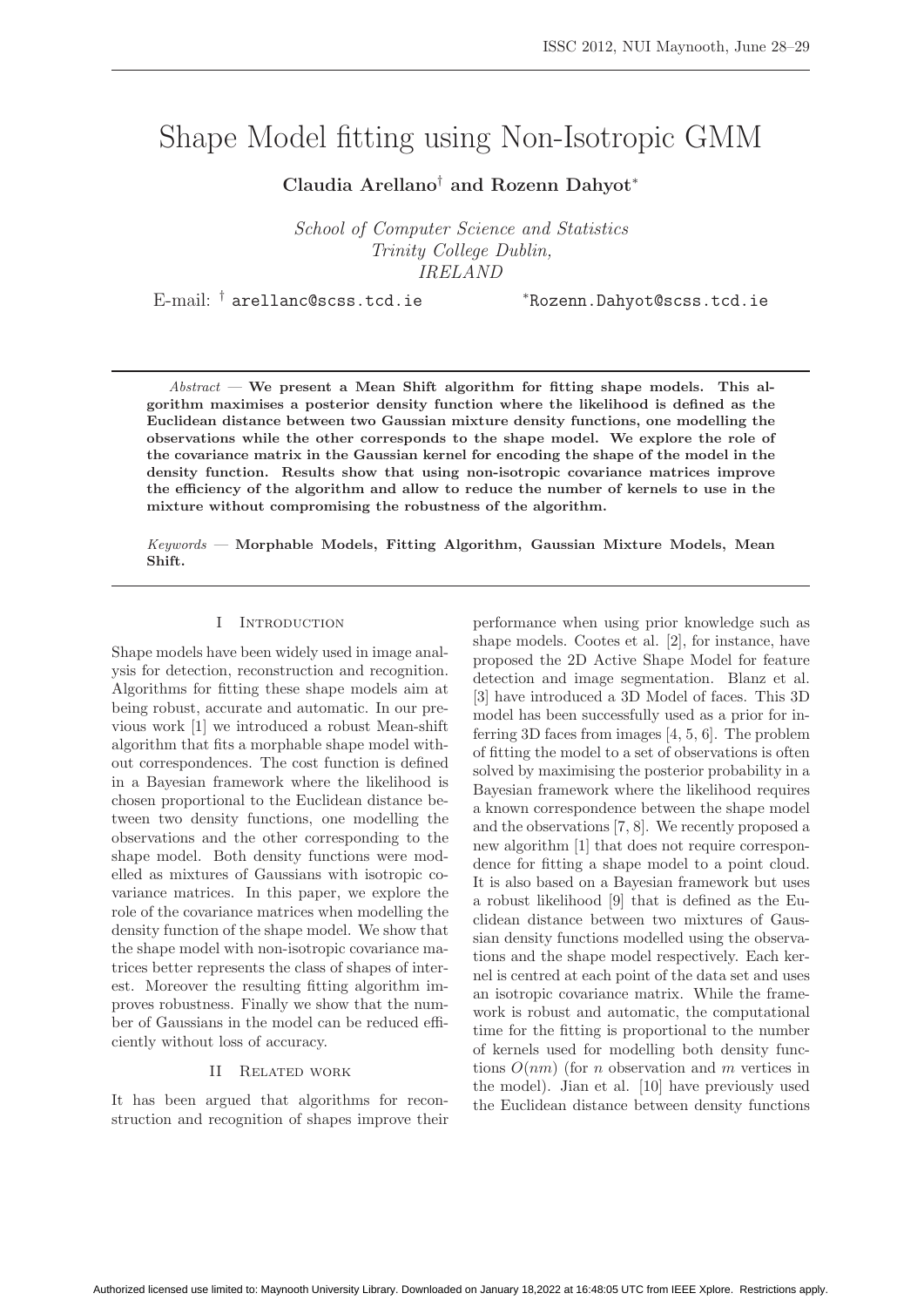for robust registration. They have proposed to reduce the computation time by approximating the analytical solution of the Euclidean distance by the Gauss Transform. However, this approximation affects the robustness of the algorithm since it is only accurate when the points in the observation sets are uniformly sampled. In this paper, we extend our Bayesian framework by changing from isotropic Gaussian kernels to non-isotropic covariance matrices. This new modelling approach allows us to reduce the number of kernels to use and therefore to improve efficiency of the algorithm without compromising robustness. The paper is organised as follows: section III a) presents the Bayesian framework for robust shape fitting [1]. In section III b), we define the new approach for modelling the density function of the shape model. In section III c), we present the cost function and the Mean Shift Algorithm used for optimisation. Results and discussion are presented in section IV where a 2D hand model is fitted to point clouds extracted from images.

## III Mean Shift for Bayesian shape FITTING

## a) Bayesian framework for model fitting using a robust likelihood

Let us define a shape model by its mean shape  $\mu$  and a set of J eigenvectors  $\{\mathbf{T}_i\}_{i=1,\dots,J}$  associated with the eigenvalues  $\{\sigma_j\}_{j=1,..,J}$  computed by Principal Component Analysis using a representative set of exemplar shapes. We assume that any shape from the same class can be well approximated as a linear combination of  $(\boldsymbol{\mu}, {\{\mathbf{T}_j\}}_{j=1,..,J})$ :

$$
\mathbf{y}(\alpha) = \boldsymbol{\mu} + \sum_{j=1}^{J} \alpha_j \mathbf{T}_j
$$
 (1)

The reconstructed shape  $y(\alpha)$  depends on the latent parameters  $\alpha = {\alpha_j}_{j=1,..,J}$ . Given a set of observations  $\mathcal{U} = {\mathbf{u}_k}_{k=1,\dots,n}$ , we aim at estimating the parameters  $\{\alpha_j\}_{j=1,\dots,J}$  such that  $\mathbf{y}(\alpha)$  best fits the observations. Using a Bayesian framework the parameters are estimated by maximising the posterior:

$$
\hat{\alpha} = \arg \max_{\alpha} p(\mathcal{U}|\alpha) \ p(\alpha) \tag{2}
$$

with  $p(\alpha)$  the prior and  $p(\mathcal{U}|\alpha)$  the likelihood. The prior is chosen here as a multivariate Gaussian and it is expressed as follows:

$$
p(\alpha = (\alpha_1, \cdots, \alpha_J)) \propto \exp\left(-\frac{1}{2} \sum_{j=1}^{J} \frac{\alpha_j^2}{\sigma_j^2}\right) \qquad (3)
$$

We have proposed in [1] to model the likelihood using the distance between two density function.

Here, one density function is modelled using the shape model  $f_{\alpha}$  and the other using the observations  $f_u$ . Loosely speaking,  $f_u$  and  $f_\alpha$  can be understood as infinite dimensional vectors and the likelihood can be expressed using the Euclidean distance between those two density functions:

$$
p(\mathcal{U}|\alpha) = p(f_u|f_\alpha) \propto \exp\left(-\frac{(\|f_u - f_\alpha\|)^2}{2\sigma_d^2}\right) \tag{4}
$$

The Euclidean distance is here defined by:

$$
||f_u - f_\alpha||^2 = \int_{\mathbb{R}^D} (f_u(\mathbf{x}) - f_\alpha(\mathbf{x}))^2 d\mathbf{x}
$$
  
= 
$$
\int_{\mathbb{R}^D} (f_u(\mathbf{x})^2 - 2f_u(\mathbf{x})f_\alpha(\mathbf{x})
$$
 (5)  
+
$$
f_\alpha(\mathbf{x})^2) d\mathbf{x}
$$

Using equation (4) in equation (2), our parameter estimation is formulated as:

$$
\hat{\alpha} = \arg\min_{\alpha} \left\{ \frac{\|f_u - f_{\alpha}\|^2}{2\sigma_d^2} + \sum_{j=1}^J \frac{\alpha_j^2}{2\sigma_j^2} \right\} \quad (6)
$$

The variance  $\sigma_d^2$  is set experimentally and allows us to control the influence of the likelihood with the prior.

# b) Modelling the density functions  $f_u$  and  $f_\alpha$

We previously modelled the density function of the shape model  $f_{\alpha}$  as a Gaussian mixture where each kernel is centred at each point of the data set with an isotropic bandwidth (see Figure 1b) [1]. Since the shape model is a set of connected points, the density function can be redefined by using the spatial relation between vertices. Therefore, changes in direction of the contour shape can be modelled by adapting Gaussian kernels according to the direction given by consecutive points. We propose to model the density function using  $m - 1$  nonisometric Gaussian kernels as follows.

$$
f_{\alpha}(\mathbf{x}) \propto \sum_{k=1}^{m-1} w_k \ G(\mathbf{x}, \mathbf{r}_k(\alpha), \Sigma_k)
$$
 (7)

where  $\mathbf{r}_k(\alpha) = \frac{\mathbf{y}(\alpha)_{k} + \mathbf{y}(\alpha)_{k+1}}{2}$ . The covariance matrix  $\Sigma_k$  of each kernel is a positive definite matrix that can be decomposed into the form  $\Sigma_k =$  $\mathbf{Q} \mathbf{A} \mathbf{Q}^T$ . Where **Q** is the matrix containing the eigenvectors and **A** is a diagonal matrix of eigenvalues. The eigenvectors represent the principal direction  $\vec{n}_1$  and its normal  $\vec{n}_2$ . The eigenvalues control the fuzziness of the kernel in both directions:

$$
\Sigma_k = \begin{pmatrix} \overrightarrow{n}_1 | \overrightarrow{n}_2 \end{pmatrix} \begin{pmatrix} a^2 & 0 \\ 0 & b^2 \end{pmatrix} \begin{pmatrix} \overrightarrow{n}_1 | \overrightarrow{n}_2 \end{pmatrix}^T \tag{8}
$$

From Figure 2a, we can compute  $\vec{n}_1$  and  $\vec{n}_2$  as follows:

$$
\vec{n}_1 = \begin{pmatrix} \cos(\theta) \\ \sin(\theta) \end{pmatrix} \text{ and, } \vec{n}_2 = \begin{pmatrix} \sin(\theta) \\ -\cos(\theta) \end{pmatrix} (9)
$$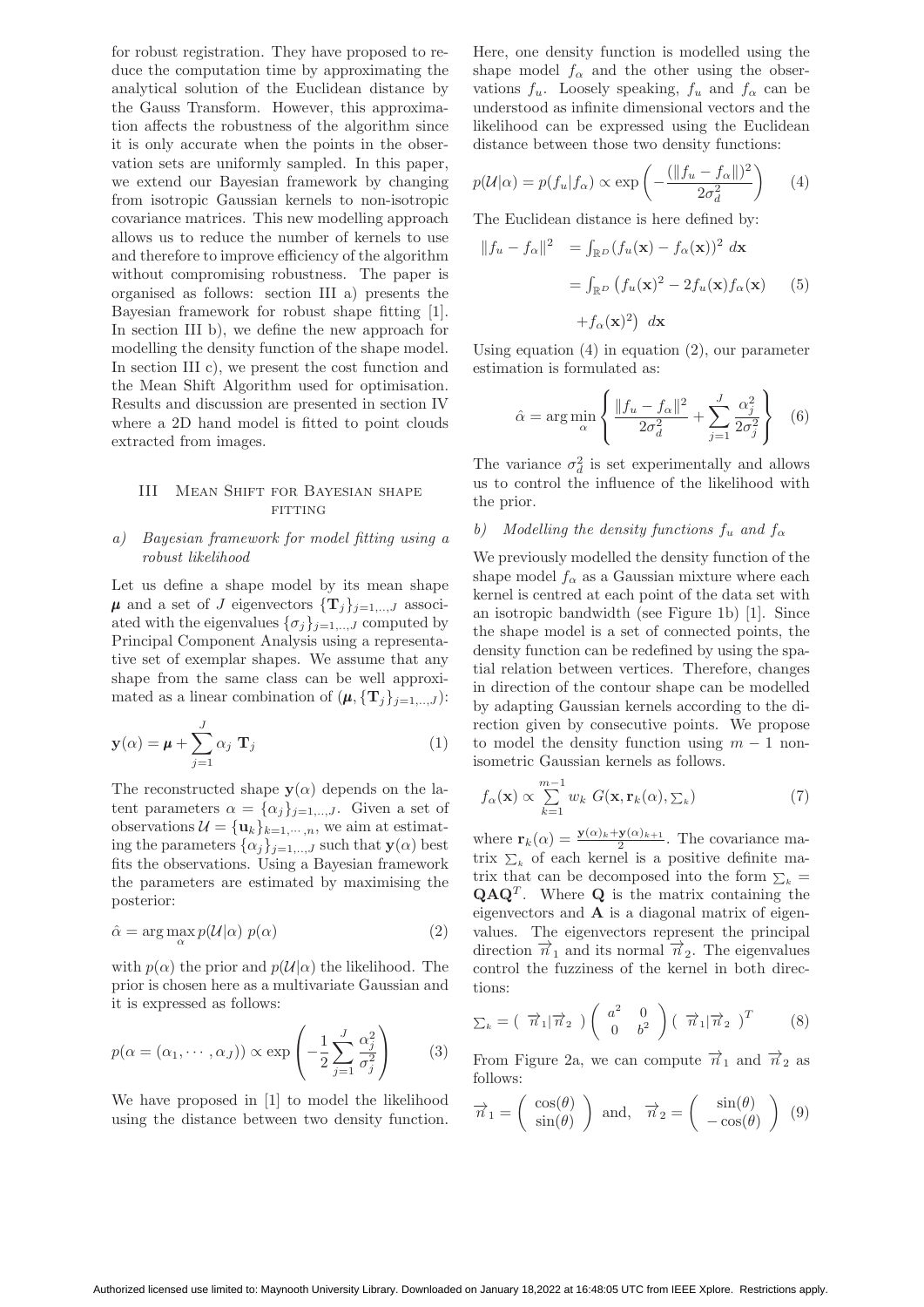

(a) Shape Model (b) Isotropic (c) Non-isotropic

Fig. 1: Exemplar shape (a) when modelling isotropic Kernels (b) and when using non-isotropic kernels (c)

with,

$$
\cos(\theta) = \frac{\mathbf{y}_k^{(x)}(\alpha) - \mathbf{y}_{k+1}^{(x)}(\alpha)}{d}
$$
\n(10)

$$
\sin(\theta) = \frac{\mathbf{y}_k^{(y)}(\alpha) - \mathbf{y}_{k+1}^{(y)}(\alpha)}{d} \tag{11}
$$

where  $d = ||\mathbf{y}_k(\alpha) - \mathbf{y}_{k+1}(\alpha)||$ . The parameter a controls the overlap between consecutive kernels and it can be defined as a function of the distance d, such as  $a = \tau d$ , with  $\tau$  controlled by the user. The fuzziness along the normal  $(\vec{n}_2)$  is defined as  $b = h$ , where h is the bandwidth we choose for all the kernels and it is related to the error we are willing to tolerate in the optimisation problem. In order to achieve a homogeneous shape for the density function, we defined the weight of each kernel as  $w_k = \sqrt{(2\pi)^p |\Sigma_k|}$  and the final density function is normalised by  $\sum_{k-1}^{m-1} w_k$ . The resulting density function of the shape model is now defined over the mean of consecutive points. The mean of the model becomes  $\mathbf{r}_k(\alpha = 0)$  and the eigenvectors are updated as follows:

$$
\mathbf{v}_{jk} = \frac{\mathbf{T}_{jk} + \mathbf{T}_{jk+1}}{2}, \forall j \text{ and for } k = 1, \dots n - 1
$$
\n(12)

**Reducing the number of kernels in the modelling of**  $f_\alpha$ : Thanks to the introduction of the non-isotropic covariance in the model, we can reduce the number of vertices (number of kernels to use) without altering the shape of the density function (see figure 2b). The modelling for each kernel given a set of vertices to consider  $\{y_l\}_{l=l_1,..,l_2}$ is then defined by its mean  $\mathbf{r}_k(\alpha)$  and the covariance matrix  $(\sum_k)$ . The mean is computed as the mean of the set of points  $({\bf y}_i)_{i=1,\ldots,l_2}$ ). The covariance matrix follows the same definition given in equation (8). Where  $\vec{n}_1$  and  $\vec{n}_2$  correspond to the eigenvectors of the sets of points  $\{y_l\}$  and can be found using PCA. The eigenvector of the model **v**<sub>jk</sub> associates with the new vertex **r**<sub>k</sub>( $\alpha$ )



Fig. 2: In (a) an scheme of the geometry used for computing the main direction of the ellipse and its normal is shown. Figure (b) shows an example of reducing number of kernels to represent the encoded shape in the data set

is updated as the mean of the contribution of the eigenvector of each point in the set  $\{y_l\}$ . This can be expressed as follows:

$$
\mathbf{v}_{jk} = \frac{\sum_{l=l_1}^{l=l_2} \mathbf{T}_{jl}}{(l_2 - l_1 + 1)}
$$
(13)

Figure 3 shows a set of density functions modelled using the average shape when reducing the number of Gaussian kernels. In the top row as reference we compute the density function using isometric covariance matrix for bandwidths of 30, 20, 10 and 5. In the second row and for the same bandwidths, we have the density function of the model computed using non-isometric covariance matrix and considering all the vertices of the model (72 vertices, 71 kernels). From the third row until the bottom, we show the density function computed when using 56, 39 and 31 kernels respectively (for bandwidth of 30, 20, 10 and 5).

**Modelling**  $f_u$ : The density function computed from the observations  $\mathcal{U} = {\mathbf{u}_k}_{k=1,\dots,n}$  is modelled with isotropic kernels centred at each data point. Indeed the connections between vertices are unknown in the observations and some observations are outliers (points that do not belong to the shape of interest). The density function  $f_u$  is modelled using  $n$  Gaussian kernels centred at each point of the data set, with the isotropic covariance matrix  $\sum_{i}^{'} = h_i^2 I$  (*I* the identity matrix):

$$
f_u(\mathbf{x}) = \sum_{i=1}^n w'_i \ G(\mathbf{x}, \mathbf{u}_i, \Sigma'_i), \ \forall i \ w'_i = \frac{1}{n} \tag{14}
$$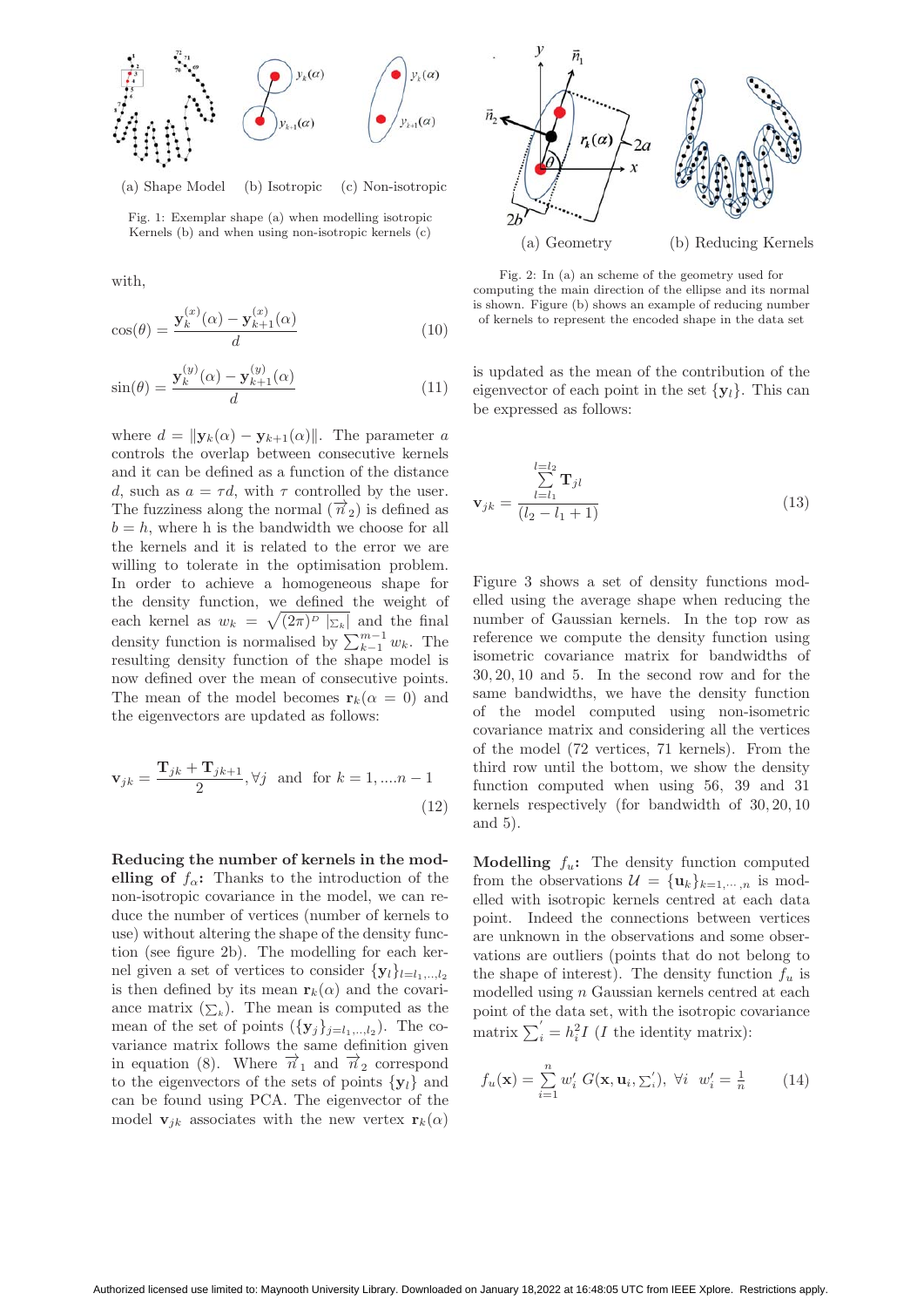

Fig. 3: Density functions computed from the hand model when using a isotropic kernels (top row) and using a non-isotropic kernels (second row). From the third row to the bottom, density functions modelled when using 56, 39 and 31 kernels respectively.

#### c) Mean Shift Algorithm for Gaussian Mixtures

The integral of the product of two Gaussian density function modelled using non-isotropic covariance matrix has a closed form solution. This solution is given by the following expression:

$$
\int_{\mathbb{R}^D} G(\mathbf{x}, \mu_A, \Sigma_A) G(\mathbf{x}, \mu_B, \Sigma_B) d\mathbf{x} =
$$
\n
$$
\frac{1}{(2\pi)^{\frac{D}{2}} \sqrt{|\Sigma_A + \Sigma_B|}} \exp\left(-\frac{q(\mu_A, \mu_B)}{2}\right) (15)
$$

where,

$$
q(\mu_A, \mu_B) = \mu_A^T \Sigma_A^{-1} \mu_A + \mu_B^T \Sigma_B^{-1} \mu_B - \mu_C^T \Sigma_C^{-1} \mu_C
$$
  
\n
$$
\Sigma_C^{-1} = (\Sigma_A^{-1} + \Sigma_B^{-1})
$$
  
\n
$$
\mu_C = \Sigma_C (\Sigma_A^{-1} \mu_A + \Sigma_B^{-1} \mu_B)
$$
  
\n(16)

Using these expressions (15 and 16), we can solve the Euclidean distance between  $f_u(\mathbf{x})$  and  $f_\alpha(\mathbf{x})$ 

proposed in equation (5) as follows:

$$
||f_u - f_{\alpha}||^2 = \sum_{i=1}^n \sum_{p=1}^n \frac{w_i' w_p'}{(2\pi)^{\frac{p}{2}} \sqrt{|\Sigma_i' + \Sigma_p'|}} \exp\left(-\frac{q(\mathbf{u}_i, \mathbf{u}_p)}{2}\right)
$$
  

$$
-2 \sum_{k=1}^n \sum_{i=1}^n \frac{w_k w_i'}{(2\pi)^{\frac{p}{2}} \sqrt{|\Sigma_k + \Sigma_i'|}} \exp\left(-\frac{q(\mathbf{r}(\alpha)_k, \mathbf{u}_i)}{2}\right)
$$
  

$$
+ \sum_{k=1}^{m-1} \sum_{p=1}^{m-1} \frac{w_k w_p}{(2\pi)^{\frac{p}{2}} \sqrt{|\Sigma_k + \Sigma_p|}} \exp\left(-\frac{q(\mathbf{r}(\alpha)_k, \mathbf{r}(\alpha)_p)}{2}\right)
$$
  

$$
E_3(\mathbf{r}(\alpha)_k, \mathbf{r}(\alpha)_p)
$$
 (17)

Replacing the Euclidean distance (17) in equation (6) we rewrite the energy function  $E(\alpha)$  as follows:

$$
E(\alpha) = \sum_{i=1}^{n} \sum_{p=1}^{n} E_1(\mathbf{u}_i, \mathbf{u}_p) - 2 \sum_{k=1}^{m-1} \sum_{i=1}^{n} E_2(\mathbf{r}(\alpha)_k, \mathbf{u}_i) + \sum_{k=1}^{m-1} \sum_{p=1}^{m-1} E_3(\mathbf{r}(\alpha)_k, \mathbf{r}(\alpha)_p) + \lambda \sigma_d^2 \sum_{j=1}^{J} \frac{\alpha_j^2}{2 \sigma_j^2}
$$
(18)

where the parameter  $\lambda$  is introduced to let the user control the influence of the likelihood with the prior. The parameters  $\alpha$  of the model that best fit the observation can then be estimated by minimising equation (18). The Mean Shift Algorithm is computed by differentiating the energy function E with respect to  $\alpha$  and equalling the result to zero. Starting from an initial guess  $\alpha^{(t)}$ , the update is computed by:

$$
\alpha^{(t+1)} = A(\alpha^{(t)})^{-1} \mathbf{b}(\alpha^{(t)}) \tag{19}
$$

with A a  $J \times J$  matrix defined as:

$$
A_{j,s}(\alpha) = \begin{cases} L_{j,s}(\alpha), & \text{if } j \neq s \\ L_{j,s}(\alpha) + \frac{\lambda \sigma_d^2}{\sigma_j^2}, & \text{if } j = s \end{cases}
$$
 (20)

The expression for L and b are presented in Table 1. For simplicity  $E_2(\mathbf{r}(\alpha)_k, \mathbf{u}_i)$  and  $E_3(\mathbf{r}(\alpha)_k, \mathbf{r}(\alpha)_p)$  are expressed as  $E_2^{ki}$  and  $E_3^{kp}$  respectively. The parameter  $\mathbf{r}_o$  corresponds to the average shape of the model  $\mathbf{r}(\alpha = 0)$  and the covariance matrices  $\sum_{c(ki)}$  are computed for each pair of distributions  $(k, i)$  as it was illustrated in equation (16).

The Mean Shift algorithm is presented in algorithm 1 with its annealing strategy. We use the parameter h defined for  $f_{\alpha}$  and  $f_u$  in section b) as temperature. Starting from a maximum value  $h_{max}$ , the bandwidth is decreased using a geometric rate  $\beta$  until the minimum value  $h_{min}$  is reached. Note that the covariance matrix of each kernel in the density function of the model is updated at each iteration.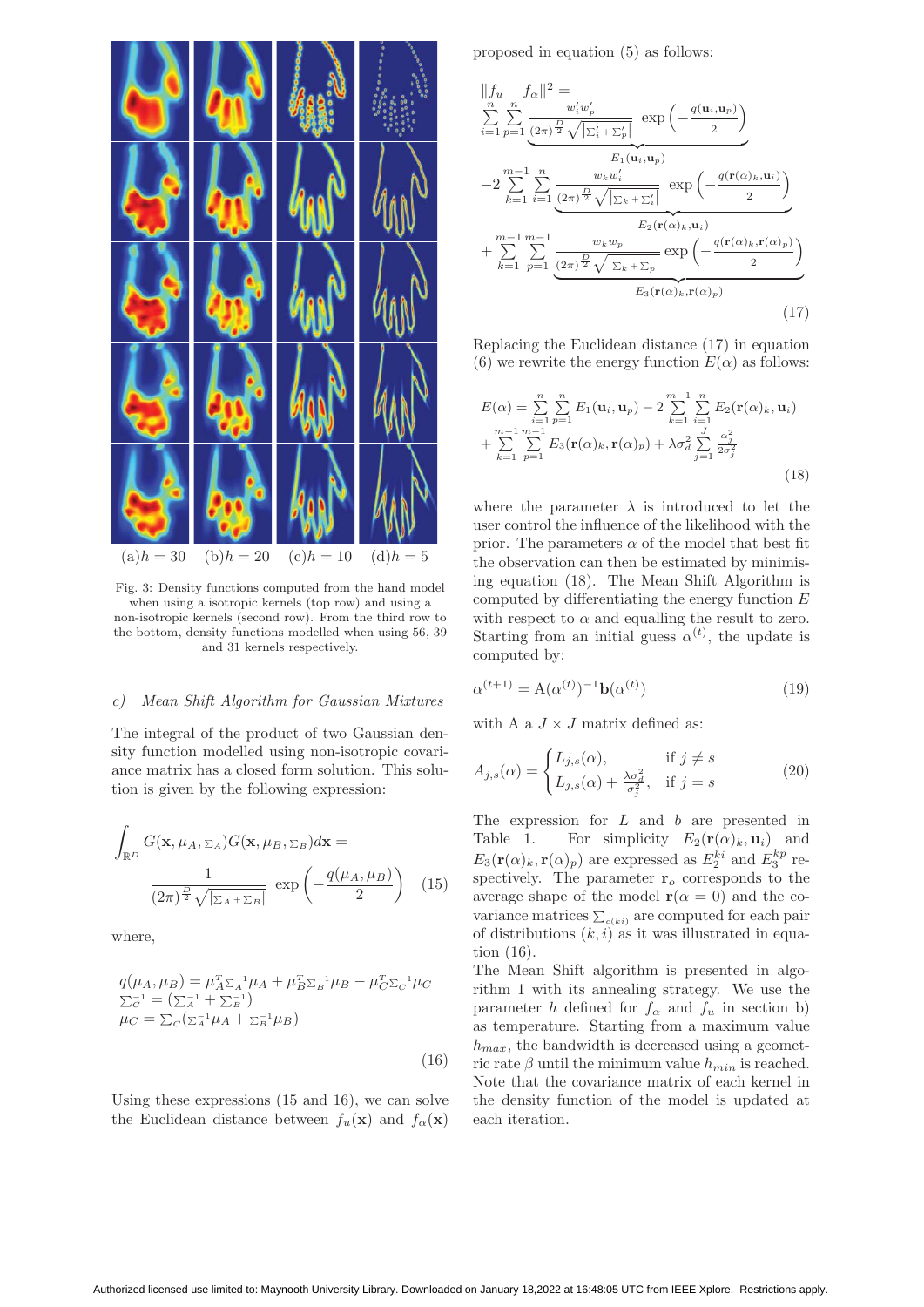Table 1: Expressions for computing  $L_{(i,s)}$  and  $b_{(i)}$ 



## **Algorithm 1** Estimation of  $\alpha$

 $\textbf{Required:}~~\alpha_j^{(0)}=0, \forall j,~~~h_{min},~h_{max},~e_o,~~\tau=0.5$  $\lambda = 0.05$  and  $\beta = 0.8$  $h = h_{max}$ **repeat**  $\sigma_d^2 = ||f_u - f_\alpha||^2$ **repeat** Compute  $A(\alpha^{(t)})$  and  $\mathbf{b}(\alpha^{(t)})$  $\alpha^{(t+1)} = A(\alpha^{(t)})^{-1}b(\alpha^{(t)})$ Compute  $\Sigma_k$   $\forall k$ **until**  $|\alpha^{(t+1)} - \alpha^{(t)}| \leq e_o$  $h \leftarrow \beta h$ **until**  $h \leq h_{min}$ 

## IV Experimental results

## a) Experimental setting

A hand model has been trained using the annotated data sets of 18 hands provided by Tim Cootes<sup>1</sup>. Using our Mean Shift algorithm, the model is fitted to 2D point clouds extracted from images using an edge detector (e.g. figure 5). The rigid registration between the observations and the model is first performed as a pre-process [11] in all experiments.

## b) Non-Isotropic Vs Isotropic Kernels

The 2D point cloud used as observation consists in 120 points taken randomly from the edge map of 2D images of hands. The isotropic shape model uses 72 isotropic kernels and the non-isotropic shape model uses 71 non-isotropic kernels. The

settings for the MS algorithm are  $h_{max} = 25$  and  $h_{min} = 5$ . Figure 4 compares the fitting using both shape models on two examples. The estimated shapes (red line) are better using the non-isotropic model as they are closer to the observations (blue dots).



Fig. 4: Estimated shapes (in red solid line) using the isotropic shape model (a) and the non-isotropic shape model (b). The observations are shown as blue dots.

#### c) Impact of the number of kernels in the models

The performance of the algorithm is assessed when reducing the number of kernels in the shape models. Figure 5 shows the estimated shapes using the isotropic and non-isotropic shape models with 71, 54 and 43 kernels. As can be seen the non-isotropic shape model performs better than the isotropic one, as its solution is closer to the observations. As the number of kernels decrease, the isotropic shape model loses robustness. We compute the Euclidean distance between the estimated shapes and the observations as a quantitative measure for similarity in between the shapes. Results are reported in figure 6. The non-isotropic model minimises better the Euclidean distance. The robustness of the algorithm is improved by using nonisotropic kernels, and the number of kernels can be chosen to reduce the computation time without loss of accuracy.

## V CONCLUSIONS

We have presented a Mean Shift Algorithm that fits a shape model to a point cloud in a Bayesian framework. The likelihood is defined with the Euclidean distance between two Mixtures of Gaussians corresponding to the model and the observation. While the observation uses Gaussians with isotropic covariance matrices, we have shown that the model can be better represented by nonisotropic covariances. This non isotropic modelling increases the robustness of the fitting algorithm.

 $1$ http://personalpages.manchester.ac.uk/staff/ timothy.f.cootes/data/hand\_data.html